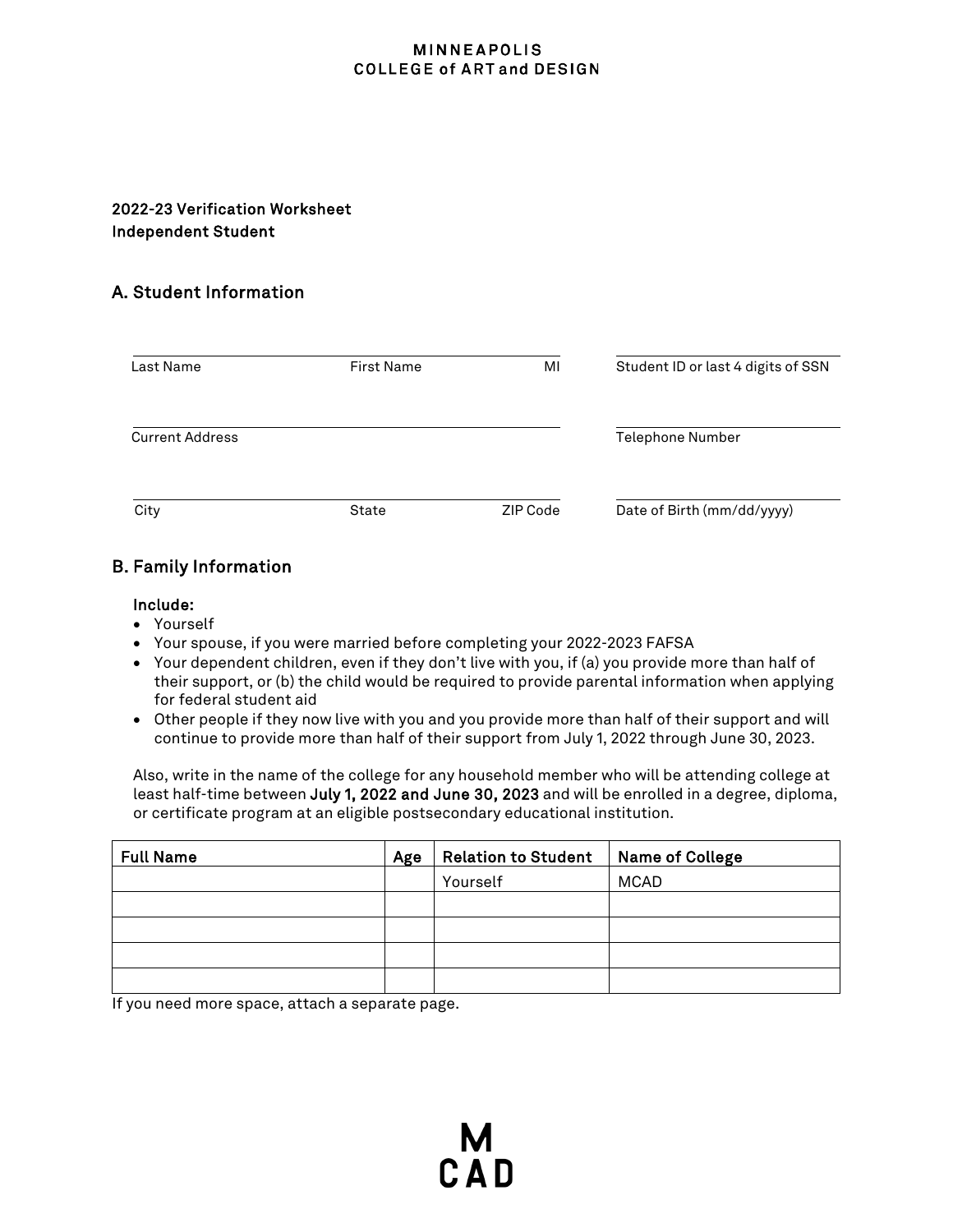## C. 2020 Tax Return Information\*

| Student Section (check one box) |                                                                                                                                                                                                                                               | Spouse Section (check one box) |                                                                                                                                                                                                                                               |  |
|---------------------------------|-----------------------------------------------------------------------------------------------------------------------------------------------------------------------------------------------------------------------------------------------|--------------------------------|-----------------------------------------------------------------------------------------------------------------------------------------------------------------------------------------------------------------------------------------------|--|
|                                 | I filed a 2020 tax return and linked my<br>taxes to the FAFSA using the IRS Data<br>Retrieval Tool (DRT).                                                                                                                                     |                                | I filed a 2020 tax return and linked my<br>taxes to the FAFSA using the IRS Data<br>Retrieval Tool (DRT)                                                                                                                                      |  |
|                                 | I filed a 2020 tax return and am<br>unable to link my taxes using DRT. I<br>attached my 2020 Tax Return<br>Transcript or a signed copy of my<br>2020 federal income tax return (Form<br>1040) AND all Schedules filed with the<br>tax return. |                                | I filed a 2020 tax return and am<br>unable to link my taxes using DRT. I<br>attached my 2020 Tax Return<br>Transcript or a signed copy of my<br>2020 federal income tax return (Form<br>1040) AND all Schedules filed with the<br>tax return. |  |
|                                 | I filed a 2020 amended tax return<br>(Form 1040X). I attached my 2020 Tax<br>Return Transcript or a signed copy of<br>my original 2020 Form 1040 AND a<br>signed copy of my Form 1040X.                                                       |                                | I filed a 2020 amended tax return<br>(Form 1040X). I attached my 2020 Tax<br>Return Transcript or a signed copy of<br>my original 2020 Form 1040 AND a<br>signed copy of my Form 1040X.                                                       |  |
|                                 | I did not file and I was not required to<br>file a 2020 federal income tax return.<br>(Complete Section D)                                                                                                                                    |                                | I did not file and I was not required to<br>file a 2020 federal income tax return.<br>(Complete Section D)                                                                                                                                    |  |

\*Instructions for using the IRS Data Retrieval and ordering an IRS Tax Return Transcript are located below Section F of this form.

## D. 2020 Earned Income Information (Non-filers)

If you and/or your spouse earned income by working in 2020 but did not file a tax return and were not required to file a tax return, list all of your and/or your spouse's 2020 employers and the amount earned at each job (found in Box 1 of the W-2 form):

| <b>Name of Employer/Source</b><br>of income | Student<br>Amount | Spouse<br>Amount | during 2020 | W-2 Attached Y/N<br>Must include if you worked |
|---------------------------------------------|-------------------|------------------|-------------|------------------------------------------------|
|                                             | æ                 | æ                | Yes         | No                                             |
|                                             | œ<br>Œ            | S                | Yes         | <b>No</b>                                      |
|                                             | æ                 | S                | Yes         | <b>No</b>                                      |
|                                             | S                 | S                | Yes         | No                                             |

Check the box if you or your spouse earned no income from work during 2020:

 $\Box$  Student  $\Box$  Spouse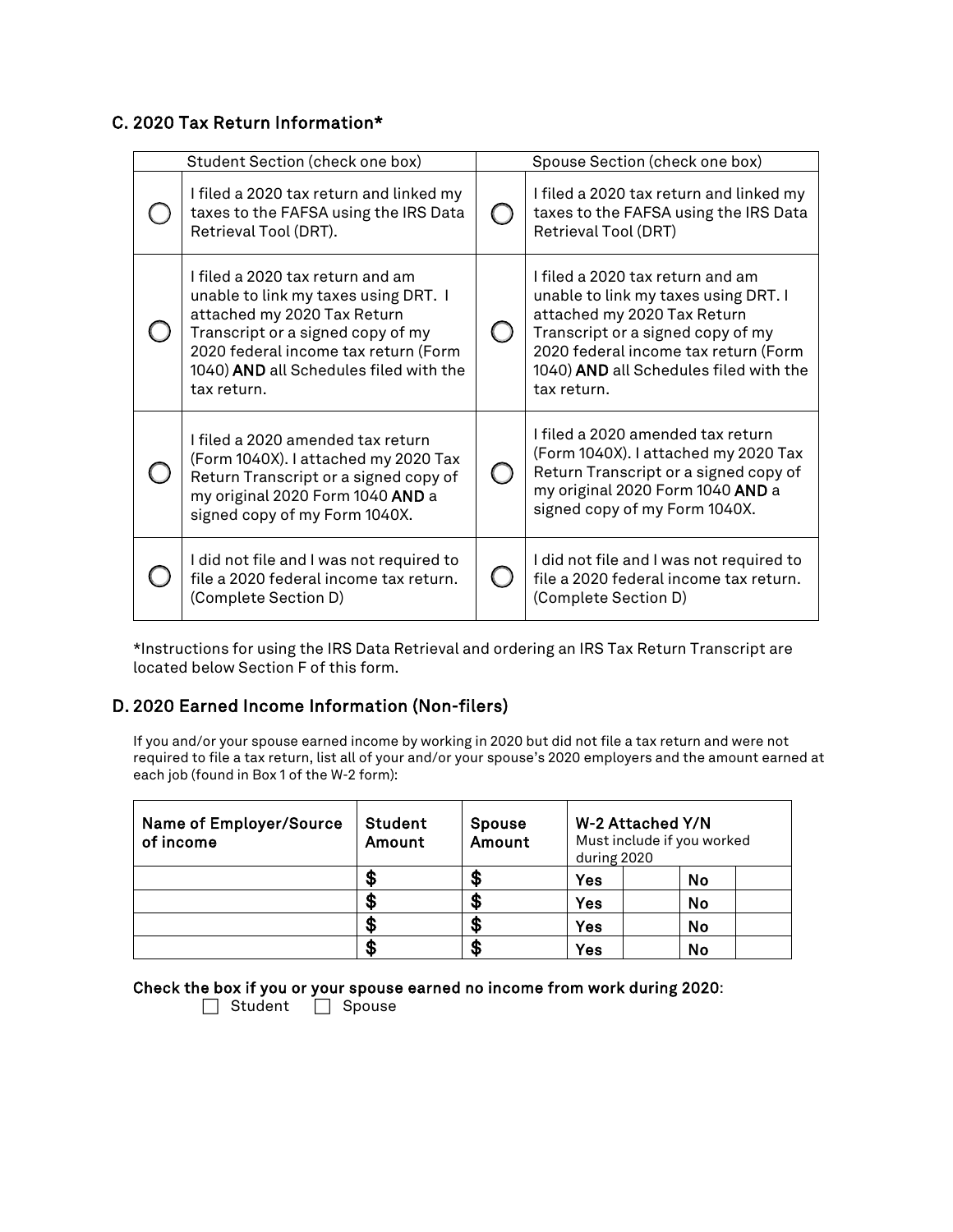# E. Additional Financial Information

| 1. | Did you or your spouse receive child support in 2020?<br>Yes<br>No                                                                                                                                                                      |
|----|-----------------------------------------------------------------------------------------------------------------------------------------------------------------------------------------------------------------------------------------|
|    | $\bullet$<br>Name of the person to whom child support was paid to: __________________________<br>٠<br>What was the total amount of child support received in 2020? \$                                                                   |
| 2. | Did you or your spouse pay child support in 2020?<br>No<br>Yes                                                                                                                                                                          |
|    | Do not include money paid for children listed in Section B on the first page of this<br>worksheet.                                                                                                                                      |
|    | $\bullet$<br>Name of the person to whom child support was paid to: <u>Name of the person of</u><br>What was the total amount of child support $paid$ in 2020? $\frac{1}{2}$                                                             |
| З. | At any time during 2020 or 2021, did you or your spouse receive any of the following<br>federal benefits? (check all that apply)                                                                                                        |
|    | Medicaid<br>Temporary Assistance for Needy Families (TANF)                                                                                                                                                                              |
|    | Supplemental Security Income (SSI)<br>Free or Reduced Price School Lunch                                                                                                                                                                |
|    | Supplemental Nutrition Assistance Program (SNAP) (formerly known as Food Stamps)                                                                                                                                                        |
|    | Special Supplemental Nutrition Program for Women, Infants, and Children (WIC)                                                                                                                                                           |
| 4. | Did you or your spouse receive untaxed Social Security benefits during 2020?<br>Yes<br>No<br>If you checked YES, what was the total amount received during 2020?<br>(provide the total amount received in 2020, not the monthly amount) |

5. Did you or your spouse earn Federal Work-Study funds in 2020?  $\bigcup$ Yes  $\bigcup$ No You must attach a copy of your and/or your spouse's W-2(s) for these earnings.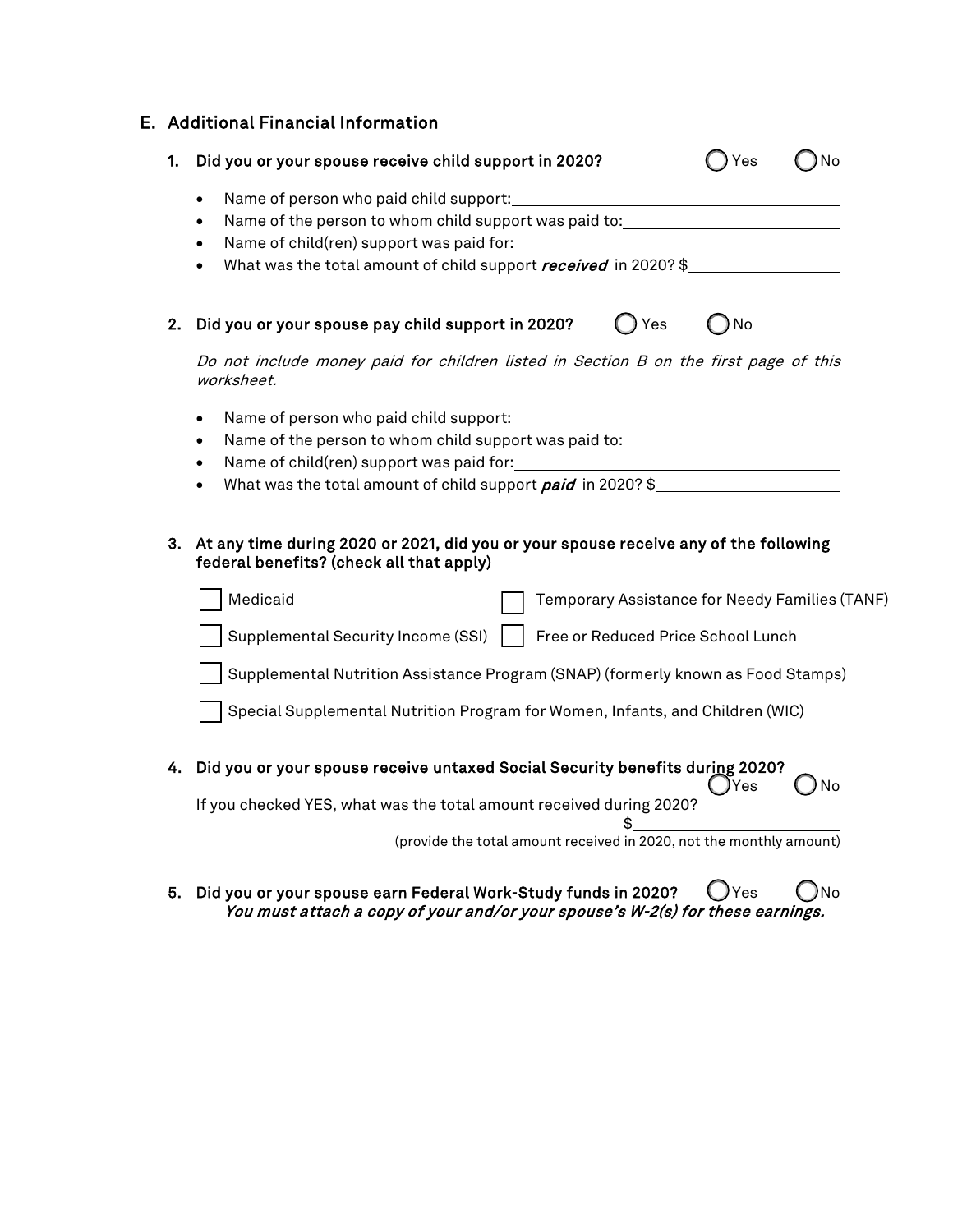## F. Sign this Worksheet

By signing this worksheet, we certify that all the information reported on this worksheet is complete and correct.

| Student: | Date: |
|----------|-------|
| Spouse:  | Date: |

Warning: If you purposely give false or misleading information on this worksheet, you may be fined, sentenced to jail or both.

#### Please return this form to:

MCAD Financial Aid Office Upload the form by going to myaid.mcad.edu.

### For questions call or email:

(800) 874-6223x Ext #2 or (612) 874-3782 [financial\\_aid@mcad.edu](mailto:financial_aid@mcad.edu)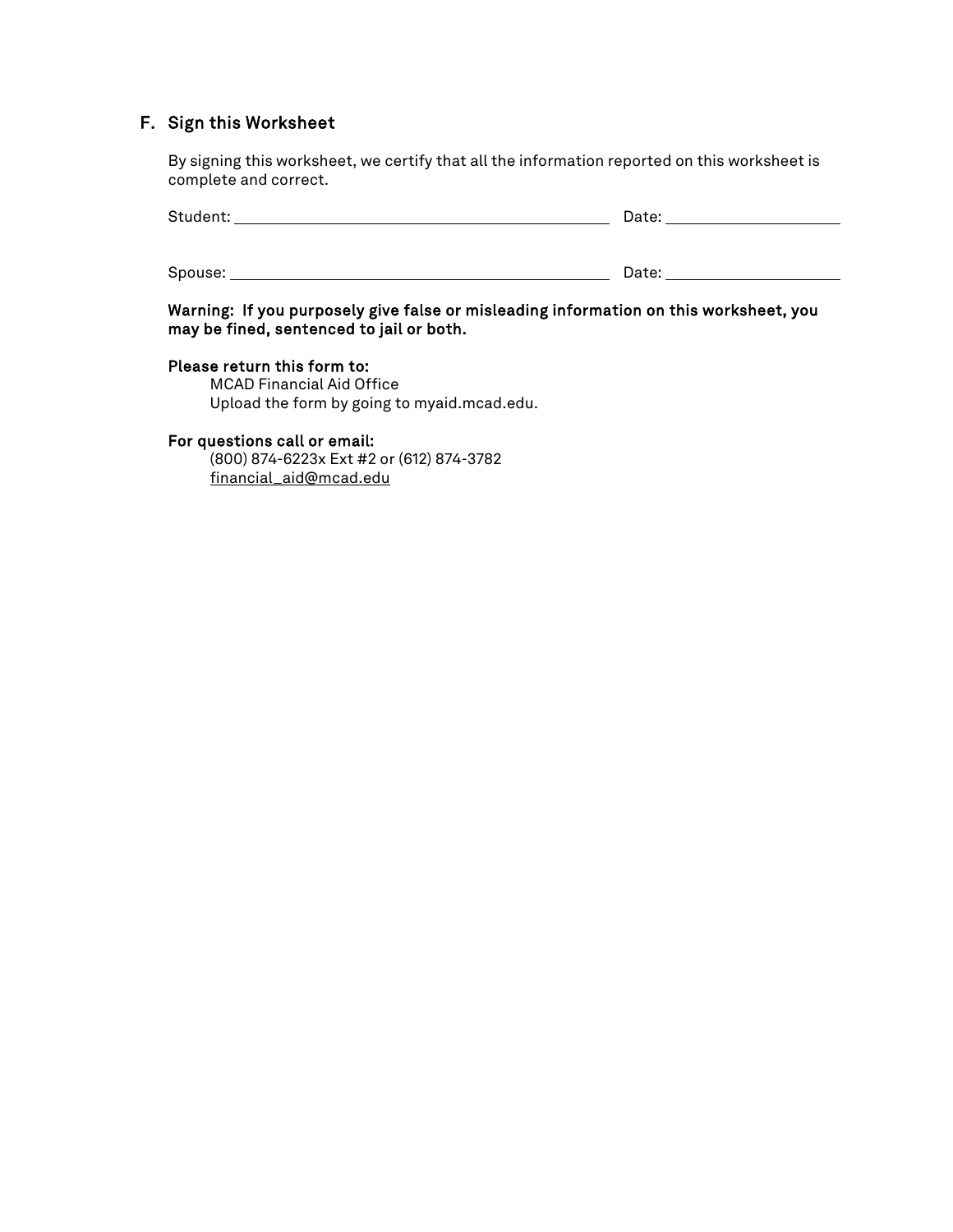# INSTRUCTIONS FOR VERIFYING 2020 TAX INFORMATION

### Choose ONE of these options:

- Update FAFSA with IRS Data Retrieval Tool (IRS DRT)
- $\triangleright$  Upload a signed copy of IRS Form 1040 and all Schedules filed with the Form 1040
- $\triangleright$  Order a copy of your Tax Return Transcript from the IRS.

### To update FAFSA using IRS Data Retrieval Tool (DRT)

The best way to verify income is by using the IRS Data Retrieval Tool (DRT) that is part of the FAFSA on the Web.

- 1. Go to [www.fafsa.gov](file://mantle/MCAD/CSS/Nicole/MyAid%20-%20Digital%20Signature%20Forms/www.fafsa.gov)
- 2. Log in and select "Make FAFSA Corrections"
- 3. In the Financial Information section of the form, follow the instructions to determine if you are eligible to use the IRS DRT to transfer 2020 IRS income tax information into your FAFSA

The Financial Aid Office will receive a copy of your updated FAFSA within 3-5 business days. You do not need to order the IRS Tax Return Transcript if you are able to update your tax information using the IRS DRT.

\*You should be able to use the IRS DRT within 2-3 weeks after filing your return. Both the student and parent, if dependent, should use the IRS DRT.

### To upload a signed copy of your 2020 IRS Form 1040

Include Schedules 1-3 if filed with the 1040.

- 1. You must sign on the signature line in the "Sign Here" section on page 2 of the Form 1040, even if you submitted your tax documents electronically. Federal regulations do not allow us to accept unsigned copies.
- 2. Go to [myaid.mcad.edu](file://mantle/MCAD/CSS/Nicole/MyAid%20-%20Digital%20Signature%20Forms/myaid.mcad.edu) select Documents & Messages tab
- 3. Select "Upload Now"

## To order IRS Tax Return Transcript

To request an IRS tax return transcript:

- 1. Go to [www.IRS.gov](http://www.irs.gov/)
- 2. Select "Get Your Tax Record"
- 3. Select one option
	- o "Get Transcript Online"
		- Need to create an account
		- To create an account, you will need to be able to verify your identity with one of the items listed below. If you do not have any of these items you will not be able to create an account and receive the transcript online.
			- Credit Card OR
			- Mortgage or Home Equity Loan OR
			- **EXECUTE:** Home Equity Line of Credit OR
			- Auto Loan

Upload a copy of all pages of the 2020 IRS Tax Return Transcript to myaid.mcad.edu once you receive it.